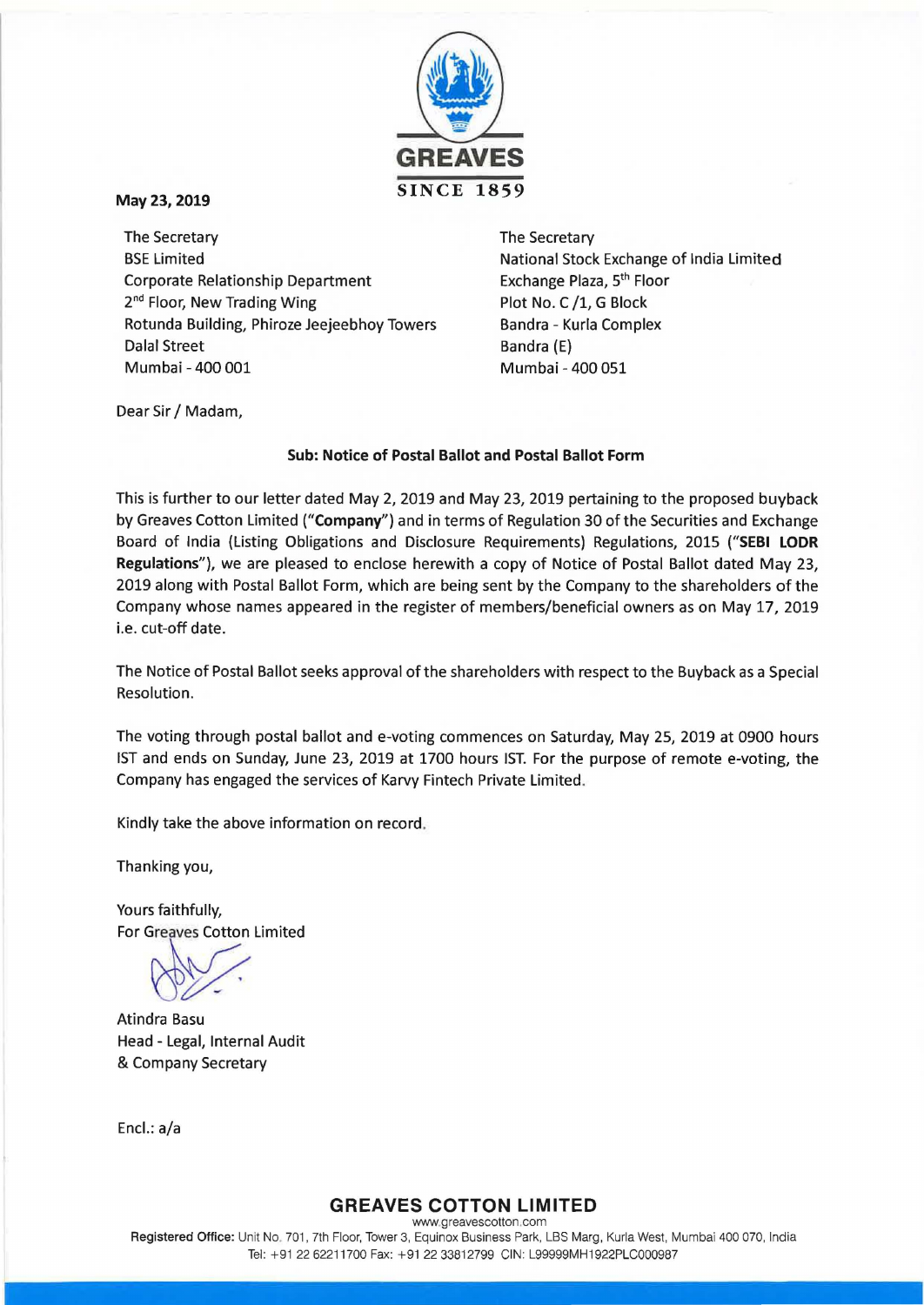

# **GREAVES COTTON LIMITED**

**CIN:** L99999MH1922PLC000987 **Registered Office:** Unit No. 701, 7th Floor, Tower 3, Equinox Business Park, LBS Marg, Kurla West, Mumbai - 400 070 **Phone:** +91 (22) 62211700; **Fax**: +91 (22) 62217499; **E-mail**: investorservices@greavescotton.com; **Website**: www.greavescotton.com **Contact Person:** Mr. Atindra Basu, Company Secretary and Compliance Officer

# **NOTICE OF POSTAL BALLOT**

[Pursuant to Section 110 of the Companies Act, 2013, as amended read with the Companies (Management and Administration) Rules 2014, as amended]

Dear Shareholder(s),

Notice is hereby given pursuant to the provisions of Section 110 and other applicable provisions, if any, of the Companies Act, 2013 (the "**Act**"), read with Rules 20 and 22 of the Companies (Management and Administration) Rules, 2014 (including any statutory modification or reenactment thereof for the time being in force, and as amended (the **"Rules"**) and pursuant to other applicable laws and regulations, that the resolutions appended below for the buyback of equity shares of the Company are proposed for approval of the shareholders of the Company through postal ballot ("**Postal Ballot**")/electronic voting ("**remote e-voting**").

The explanatory statement pursuant to Sections 102, 110 and other applicable provisions, if any, of the Act pertaining to the aforesaid resolutions setting out the material facts concerning the item of business and the reasons thereof is annexed hereto for your consideration, along with a postal ballot form ("**Postal Ballot Form**").

Pursuant to Rule 22(5) of the Rules, the Buyback Committee at its meeting held on May 3, 2019 has appointed Mr. Upendra Shukla, Practicing Company Secretary, as the Scrutinizer for conducting the Postal Ballot and remote e-voting process in a fair and transparent manner. Shareholders have the option to vote either by Postal Ballot or through remote e-voting. Shareholders desiring to exercise their vote by Postal Ballot are requested to carefully read the instructions printed in the Postal Ballot Form and return the same duly completed in the enclosed self-addressed postage prepaid Business Reply Envelope. A Postal Ballot Form sent by courier or by registered post/speed post at the expense of the shareholder(s) will also be accepted.

For the purpose of remote e-voting, the Company has engaged the services of Karvy Fintech Private Limited ("**Karvy**" or "**Registrar and Share Transfer Agents**"). In case a Shareholder has voted through remote e-voting facility, he/she is not required to send the physical Postal Ballot Form to the Scrutinizer.

The e-voting commences on Saturday, May 25, 2019 at 0900 hours IST and ends on Sunday, June 23, 2019 at 1700 hours IST. The remote e-voting module shall be disabled by Karvy for voting thereafter. The duly completed Postal Ballot Form should reach the Scrutinizer **not later than 1700 hours IST on June 23, 2019** to be eligible for being considered, failing which it will be strictly considered that no reply has been received from the shareholder. Shareholders desiring to opt for remote e-voting as per the facilities arranged by the Company are requested to read the instructions in the Notes under the section "General information and instruction relating to remote e-voting". References to postal ballot(s) in this postal ballot notice ("**Postal Ballot Notice**") include votes received electronically. The Scrutinizer will submit his report to the Chairman of the Company or any other person authorized by him, after completion of scrutiny of the postal ballots (including remote e-voting). The results of voting by Postal Ballot (i.e. through the Postal Ballot Forms and remote e-Voting) will be declared **on or before 1700 hours IST on June 25, 2019** by the Chairman of the Company or any other person authorized by him at the Registered Office at Unit No. 701, 7<sup>th</sup> Floor, Tower 3, Equinox Business Park, LBS Marg, Kurla West, Mumbai - 400 070. The results along with the Scrutinizer's Report will be displayed at the Registered Office of the Company. The results shall be communicated to the BSE Limited and National Stock Exchange of India Limited (together the **"Stock Exchanges"**), National Securities Depository Limited (**"NSDL"**) and Central Depository Services (India) Limited (**"CDSL"**) (together the "Depositories"), Karvy and the same along with the Scrutinizer's Report will be displayed on the Company's website www.greavescotton.com, on Karvy website www.karvyfintech.com, as well as on Stock Exchanges' website viz www.bseindia.com and www.nseindia.com. In addition, the results will also be published in the newspapers for information of the Shareholders.

The resolution, if passed by the requisite majority, shall be deemed to have been passed on June 23, 2019 i.e. the last date specified for receipt of duly completed Postal Ballot Forms or remote e-voting.

## **Resolution No. 1 - Approval for Buyback of Equity Shares of the Company.**

To consider and, if thought fit, to pass the following resolution as a Special Resolution:

**"RESOLVED THAT** pursuant to the provisions of Clause 21 of the Articles of Association of the Company and the provisions of Sections 68, 69, 70 and 110 and any other applicable provisions, if any, of the Companies Act, 2013, as amended (the "**Companies Act**"), the Companies (Share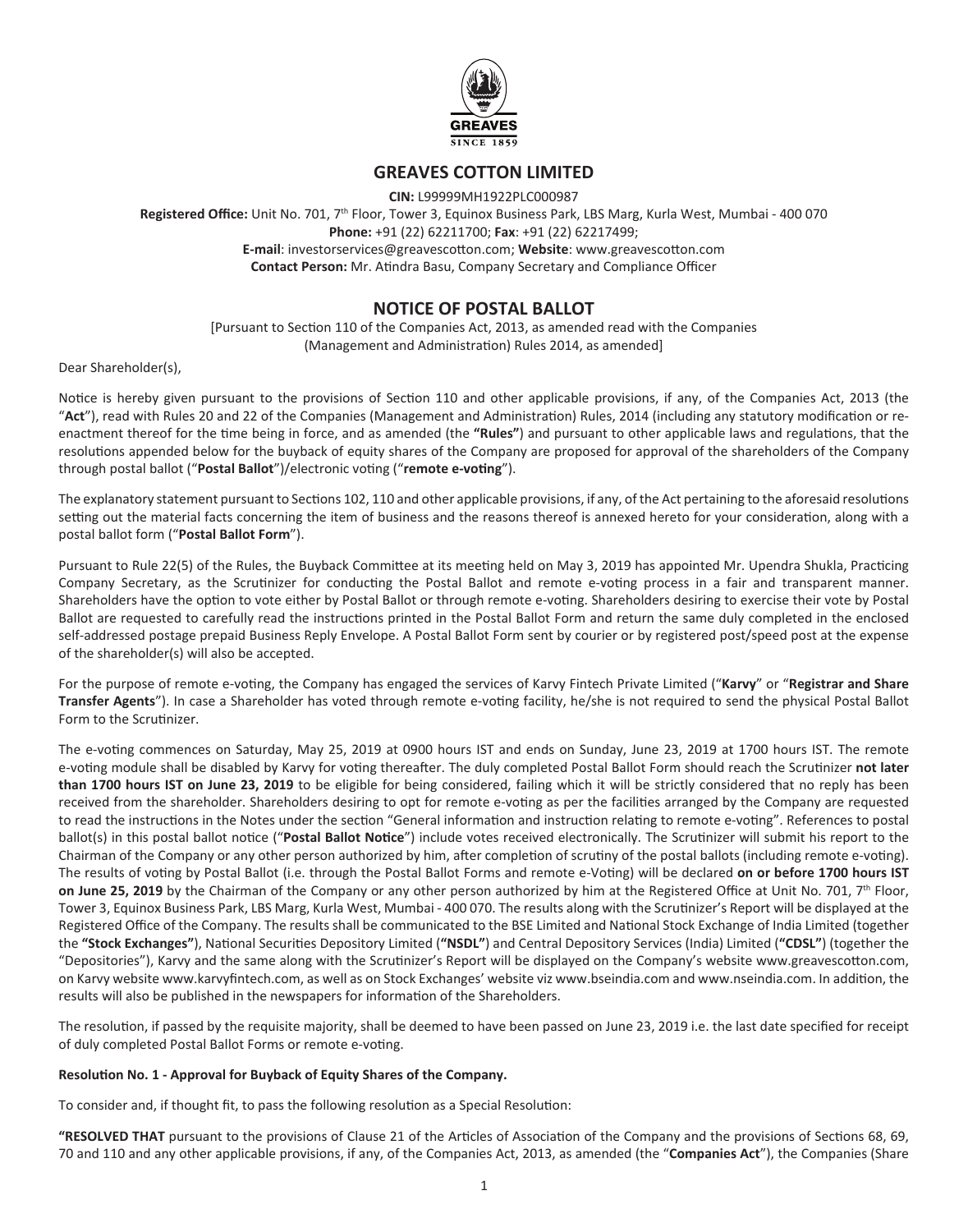Capital and Debentures) Rules, 2014, as amended, and the Companies (Management and Administration) Rules 2014, as amended and to the extent applicable, and in compliance with Securities and Exchange Board of India (Buy-Back of Securities) Regulations, 2018, as amended (the "**Buyback Regulations**"), including any amendments, statutory modifications or re-enactments for the time being in force, and subject to such other approvals, permissions and sanctions as may be necessary and subject to such conditions and modifications, if any, as may be prescribed or imposed by the Securities and Exchange Board of India ("**SEBI**"), the stock exchanges on which the Equity Shares of the Company are listed (the "**Stock Exchanges**") and other authorities, institutions or bodies (the "**Appropriate Authorities**") while granting such approvals, permissions and sanctions, which may be agreed by the Board of Directors of the Company (hereinafter referred to as the "**Board**", which expression shall include any Committee constituted/to be constituted by the Board to exercise its powers, including the powers conferred by this resolution) and on the terms and conditions set out in the explanatory statement (which may be modified based on regulatory requirements), the approval of the shareholders be and is hereby accorded for the buyback by the Company of up to 1,30,00,000 (One Crore Thirty Lakh Only) fully paid-up equity shares of face value of ₹2/- (Rupees Two Only) each of the Company ("**Equity Shares**") representing 5.32% of the total number of Equity Shares in the paid-up share capital of the Company as at March 31, 2019 at a price of  $\bar{z}$  175/- (Rupees One Hundred and Seventy Five Only) per Equity Share ("**Buyback Price**") payable in cash for an aggregate consideration amount not exceeding ₹227.50 crore (Rupees Two Hundred and Twenty Seven Crore Fifty Lakhs Only) ("**Buyback Size**") (excluding any expenses incurred or to be incurred for the Buyback like filing fee payable to SEBI, advisors' fees, public announcement publication expenses, printing and dispatch expenses, transaction costs viz. brokerage, applicable taxes such as securities transaction tax, GST, stamp duty, other incidental and related expenses, etc.), being 24.69% and 24.84% of the aggregate of the fully paid-up equity share capital and free reserves as per the latest audited standalone and consolidated financial statements, respectively, of the Company for the financial year ended March 31, 2019, on a proportionate basis through the "**tender offer**" route as prescribed under the Buyback Regulations, from all the shareholders who hold Equity Shares as of the record date (the process being referred hereinafter as "**Buyback**").

**RESOLVED FURTHER THAT** all of the shareholders of the Company will be eligible to participate in the Buyback, including promoters and promoter group of the Company (including members thereof) and persons in control (including persons acting in concert), who hold Equity Shares as of the record date to be subsequently decided by the Board or a committee of the Board ("**Record Date**").

**RESOLVED FURTHER THAT** 15% of the number of equity shares which the Company proposes to buyback or number of equity shares entitled as per the shareholding of small shareholders as on the Record Date, whichever is higher, shall be reserved for the small shareholders, as prescribed under proviso to Regulation 6 of the Buyback Regulations.

**RESOLVED FURTHER THAT** the Company shall implement the Buyback through the "tender offer" route as prescribed under the Buyback Regulations and the "Mechanism for acquisition of shares through Stock Exchange" notified by SEBI vide circular CIR/CFD/POLICYCELL/1/2015 dated April 13, 2015 read with the circulars issued in relation thereto, including the circular CFD/DCR2/CIR/P/2016/131 dated December 09, 2016 including any amendments or statutory modifications or such other mechanism as may be applicable.

**RESOLVED FURTHER THAT** the Buyback from the shareholders who are residents outside India, including non-resident Indians, foreign nationals, foreign corporate bodies (including erstwhile overseas corporate bodies) and qualified institutional buyers including foreign portfolio investors, shall be subject to such approvals, if any, required under the Foreign Exchange Management Act, 1999, the Foreign Exchange Management (Transfer or Issue of Security by a Person Resident Outside India) Regulations, 2017 and the rules and regulations framed thereunder from the concerned authorities including the Reserve Bank of India, and that such approvals shall be required to be taken by such non-resident shareholders themselves.

**RESOLVED FURTHER THAT** the Board be and is hereby authorized to delegate all or any of the power(s) conferred hereinabove as it may in its absolute discretion deem fit, to any Committee ("**Buyback Committee**") / any one or more Director(s)/Officer(s)/Authorised Representative(s) of the Company to give effect to the aforesaid resolutions, including but not limited to finalizing the terms of the Buyback like Buyback Size, number of shares to be bought back, record date, entitlement ratio, the time frame for completion of Buyback; appointment of merchant banker, brokers, lawyers, depository participants, escrow agents, bankers, advisors, registrars, scrutinizers, printers, consultants/intermediaries/ agencies, as may be required, for the implementation of the Buyback; preparing, finalizing, signing and filing of the public announcement, the draft letter of offer/ letter of offer with SEBI, the Stock Exchanges where the Equity Shares are listed and other appropriate authorities and to make all necessary applications to the appropriate authorities for their approvals including but not limited to approvals as may be required from the SEBI and RBI; and initiating all necessary actions for preparation and issue of various documents including public announcement, draft letter of offer, letter of offer, opening, operation and closure of necessary accounts including escrow account, special account with the bank, demat escrow account, trading account, entering into escrow agreements as required under the Buyback Regulations, filing of declaration of solvency, obtaining all necessary certificates and reports from statutory auditors and other third parties as required under applicable law, extinguishing dematerialized shares and physically destroying share certificates in respect of the Equity Shares bought back by the Company, and filing such other undertakings, agreements, papers, documents and correspondence, as may be required to be filed in connection with the Buyback with SEBI, RBI, Stock Exchanges, Registrar of Companies, Depositories and/or other regulators and statutory authorities as may be required from time to time.

**RESOLVED FURTHER THAT** nothing contained herein shall confer any right on the part of any shareholders to offer and/or any obligation on the part of the Company or the Board or Buyback Committee to Buyback any shares, and/or impair any power of the Company or the Board or Buyback Committee to terminate any process in relation to such Buyback, if so permissible by applicable law.

**RESOLVED FURTHER THAT** for the purpose of giving effect to this Resolution, the Board and/or Buyback Committee is hereby empowered and authorised on behalf of the Company to accept and make any alteration(s), modification(s) to the terms and conditions as it may deem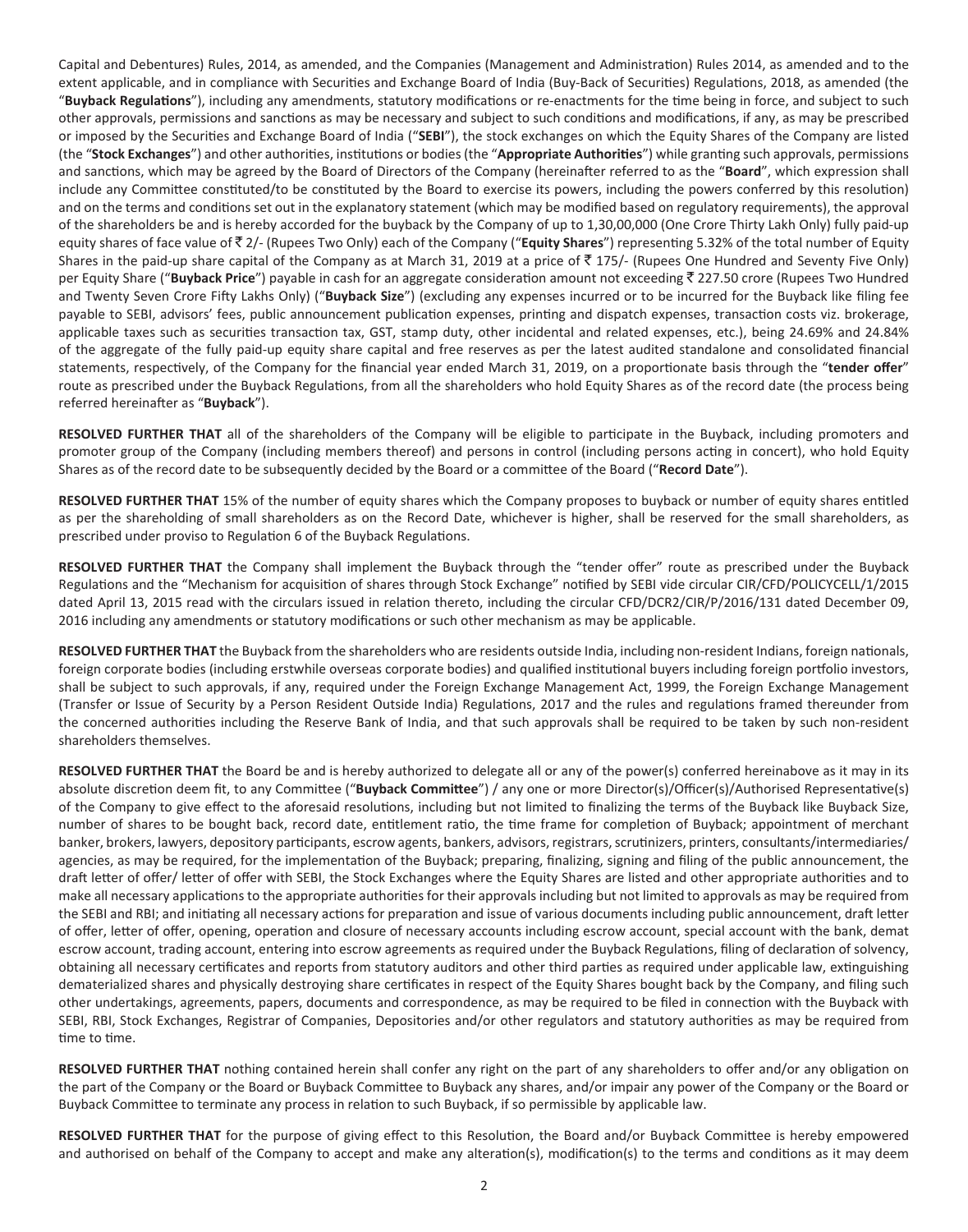necessary, concerning any aspect of the Buyback, in accordance with the statutory requirements as well as to give such directions as may be necessary or desirable, to settle any questions, difficulties or doubts that may arise and generally, to do all acts, deeds, matters and things as the Board and/or any person authorised by the Board may, in its/his/her absolute discretion deem necessary, expedient, usual or proper in relation to or in connection with or for matters consequential to the Buyback without seeking any further consent or approval of the shareholders or otherwise to the end and intent that they shall be deemed to have given their approval thereto expressly by the authority of this Resolution."

## **By Order of the Board For Greaves Cotton Limited**

Nagesh Basavanhalli Managing Director & CEO

Date: May 23, 2019 Place: Mumbai

## **Notes:**

- 1. The explanatory statement pursuant to Sections 102 and 110 of the Act stating all material facts and the reasons for the proposal is annexed herewith. It also contains all the disclosures as specified in the Buyback Regulations and Companies Act, 2013 and/or SEBI (Listing Obligations and Disclosure Requirements) Regulations 2015, as amended ("**Listing Regulations**").
- 2. The Postal Ballot Notice is being sent to the shareholders of the Company whose names appear on the Register of Members/List of Beneficial Owners as received from the Depositories as on May 17, 2019. The Postal Ballot Notice is being sent to shareholders in electronic form to the e-mail addresses registered with their depository participants (in case of electronic shareholding) or the e-mail addresses registered with the Company's Registrar and Share Transfer Agent (in case of physical shareholding). For shareholders whose e-mail IDs are not registered, physical copies of the Postal Ballot Notice are being sent by permitted mode along with a self-addressed postage-prepaid Business Reply Envelope. Shareholders may note that this notice is also available on the websites of the Company (www.greavescotton. com), Karvy (www.karvyfintech.com) and the Stock Exchanges (www.bseindia.com and www.nseindia.com). Shareholders whose names appear on the Register of Members/List of Beneficial Owners as on May 17, 2019, will be considered for the purpose of voting/remote e-voting.
- 3. Resolutions passed by the shareholders through Postal Ballot are deemed to have been passed as if they have been passed at a General Meeting of the shareholders.
- 4. The shareholders can opt for only one mode of voting, i.e., either by physical ballot or remote e-voting. In case shareholders cast their votes through both the modes, votes cast through remote e-voting shall be treated as valid and votes cast through physical Postal Ballot Form will be treated as invalid.
- 5. In case a shareholder is desirous of obtaining a printed Postal Ballot Form or a duplicate, he or she may send an e-mail to investorservices@ greavescotton.com. The Registrar and Transfer Agent/Company shall forward the same along with self-addressed postage-prepaid Business Reply Envelope to the shareholder.
- 6. Voting rights shall be reckoned on the paid-up value of equity shares registered in the name of the shareholders as on May 17, 2019. A person who is not a shareholder on the relevant date should treat this notice for information purpose only.
- 7. In compliance with the provisions of Section 108 and 110 of the Act read with the rules made thereunder, as amended and Regulation 44 of the Listing Regulations, the Company is pleased to provide remote e-voting facility to its Shareholders, holding equity shares in physical or dematerialized form, as on the cut-off date, being May 17, 2019, to exercise their right to vote by electronic means on the businesses specified in the accompanying Notice through the electronic voting service facility arranged by Karvy. Shareholders have the option to vote either through remote e-voting or through the Postal Ballot Form. The instructions for remote e-voting are annexed to this Postal Ballot Notice.
- 8. A shareholder cannot exercise his vote by proxy on Postal Ballot.
- 9. Shareholders desiring to exercise their vote by physical Postal Ballot are requested to carefully read the instructions printed in the Postal Ballot Form and return the Form duly completed and signed, in the enclosed self-addressed Business Reply Envelope to the Scrutinizer, so that it reaches the Scrutinizer not later than close of working hours (**i.e., 1700 hours IST)** on June 23, 2019. The postage will be borne by the Company. However, envelopes containing Postal Ballots, if sent by courier or registered/speed post at the expense of the shareholders will also be accepted. Any Postal Ballot received **after 1700 hours IST on June 23, 2019** will be considered invalid.
- 10. The Scrutinizer will submit his report to the Chairman or any other person authorized by him after the completion of scrutiny, and the result of the voting by Postal Ballot will be announced by the Chairman of the Company or any other person authorized by him **on or before 1700 hours IST on June 25, 2019** at the Registered Office of the Company. The result of the voting will also be displayed on the website of the Company (www.greavescotton.com), besides being communicated to the Stock Exchanges.
- 11. The resolution(s), if passed by the requisite majority shall be deemed to have been passed on June 23, 2019, i.e. the last date specified for receipt of duly completed Postal Ballot Forms or remote e-voting.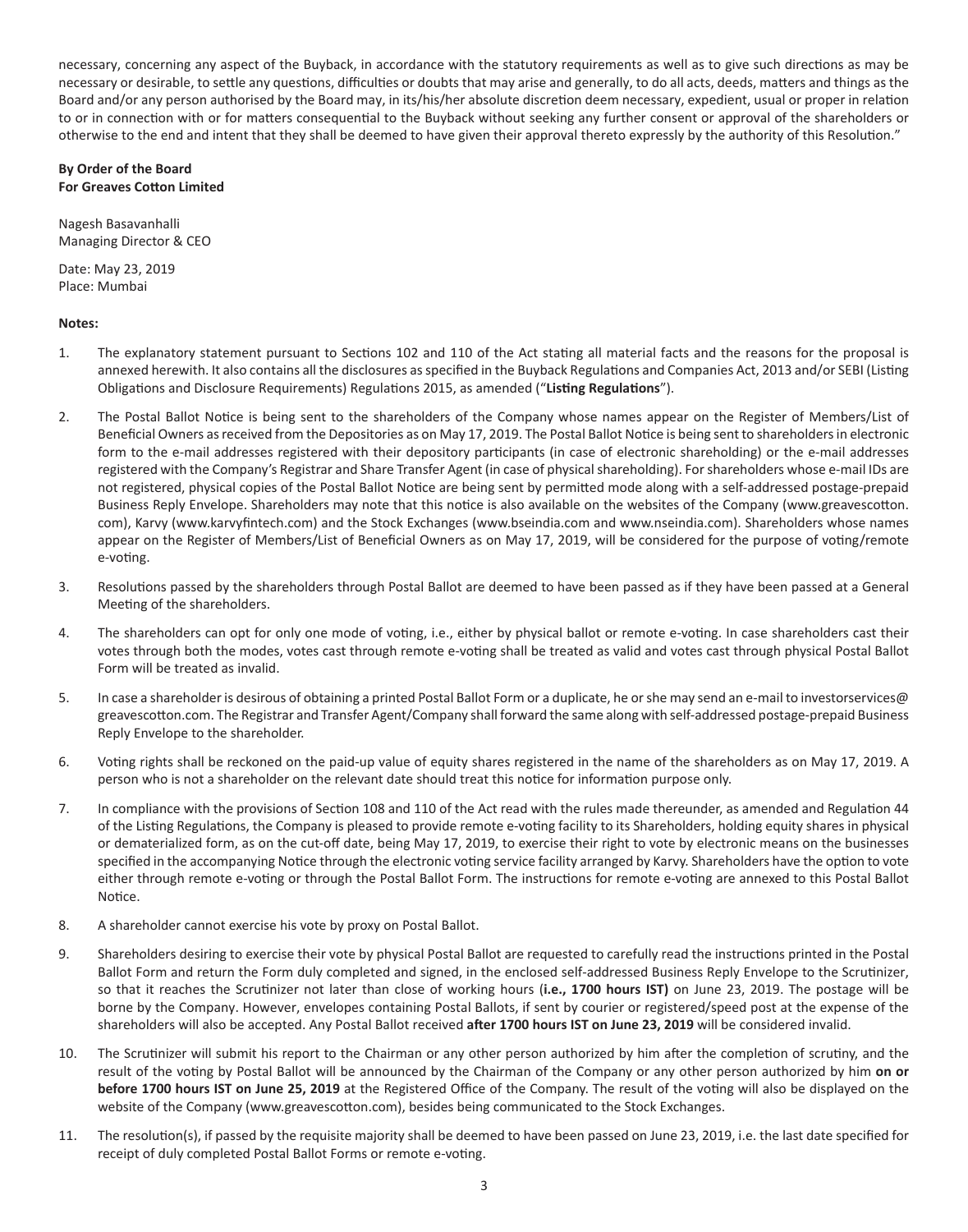- 12. All the material documents referred to in the explanatory statement will be available for inspection at the Registered Office of the Company on any working day during business hours, i.e. between 1000 hours IST to 1600 hours IST, on all working days from the date of dispatch of the Postal Ballot Notice until the last date for receipt of votes by Postal Ballot/remote e-voting.
- 13. A person whose name is recorded in the register of members or in register of beneficial owners maintained by the Depositories as on May 17, 2019, only shall be entitled to avail the facility of voting/remote e-voting.
- 14. Contact details of the person responsible to address the queries/grievances connected with the voting by Postal Ballot including voting by electronic means are as under:
	- i) Mr. Atindra Basu, Company Secretary and Compliance Officer, Unit No. 701, 7th Floor, Tower 3, Equinox Business Park, LBS Marg, Kurla West, Mumbai - 400 070, E-mail: investorservices@greavescotton.com; or
	- ii) Mr. Upendra Shukla, Scrutinizer, C-90, Snehadhara, Dadabhai Cross Road No.3, Vile Parle (West), Mumbai 400056; Tel: +91 (22) 26118257/+91 (22) 26243350; E-mail: ucshukla@rediffmail.com
- 15. The details of the process and manner for remote e-voting are explained herein below:

### **General information and instructions relating to e-voting**

- i. A person whose name is recorded in the register of members or in register of beneficial owners maintained by the depositories as on the cut-off date, i.e., Friday, May 17, 2019 only shall be entitled to avail the facility of e-voting.
- ii. Any shareholder who holds the shares as on the cut-off date i.e., Friday, May 17, 2019, may obtain the User ID and password in the manner as mentioned below:
	- a) If the mobile number of the shareholder is registered against Folio No/DP ID Client ID, the shareholder may send SMS:

**MYEPWD**<space>E-voting Event Number+Folio No. or DP ID Client ID to +91 9212993399.

Example for NSDL: MYEPWD <SPACE> IN12345612345678

Example for CDSL: MYEPWD <SPACE> 1402345612345678

Example for Physical: MYEPWD <SPACE> XXX1234567890

- b) If e-mail address of the shareholder is registered against Folio No./DP ID Client ID, then on the home page of https://evoting. karvy.com, the shareholder may click "Forgot password" and enter Folio No. or DP ID Client ID and Permanent Account Number ("PAN") to generate a password.
- c) Shareholders may call Karvy's toll free number 1-800-3454-001.
- d) Shareholders may send an e-mail request to evoting@karvy.com and einward.ris@karvy.com. If the shareholder is already registered with the Karvy e-voting platform then such shareholder can use his/her existing User ID and password for casting the vote through e-voting.
- iii. The e-voting facility will be available during the following period:
	- a) Commencement of e-voting: 0900 hours IST on Saturday, May 25, 2019
	- b) End of e-voting: 1700 hours IST on Sunday, June 23, 2019

The e-voting will not be allowed beyond the aforesaid date and time and the e-voting module shall be disabled by Karvy upon expiry of aforesaid period.

#### iv. **Instructions and other information relating to e-voting:**

- A. **In case of shareholders receiving an e-mail from Karvy Fintech Private Limited for shareholders whose e-mail addresses are registered with the Company/depository participant(s)**
	- a) Launch internet browser by typing the following URL: https://evoting.karvy.com.
	- b) Enter the login credentials (i.e. User ID and password). The Event No.+Folio No. or DP ID- Client ID will be your User ID. However, if you are already registered with Karvy for e-voting, you can use your existing User ID and password for casting your vote. If required, please visit https://evoting.karvy.com or send an e-mail request to einward.ris@karvy. com or contact toll free number 1-800-3454-001 for re-setting the password.
	- c) After entering the above details Click on Login.
	- d) You will now reach password change menu, wherein you are required to mandatorily change your password. The new password shall comprise minimum 8 characters with at least one upper case (A-Z), one lower case (a-z), one numeric (0-9) and a special character ( $\omega$ , #, \$, etc.). The system will also prompt you to update your contact details like mobile number, e-mail ID, etc. on first login. You may also enter a secret question and answer of your choice to retrieve your password in case you forget it. It is strongly recommended that you do not share your password with any other person and that you take utmost care to keep your password confidential.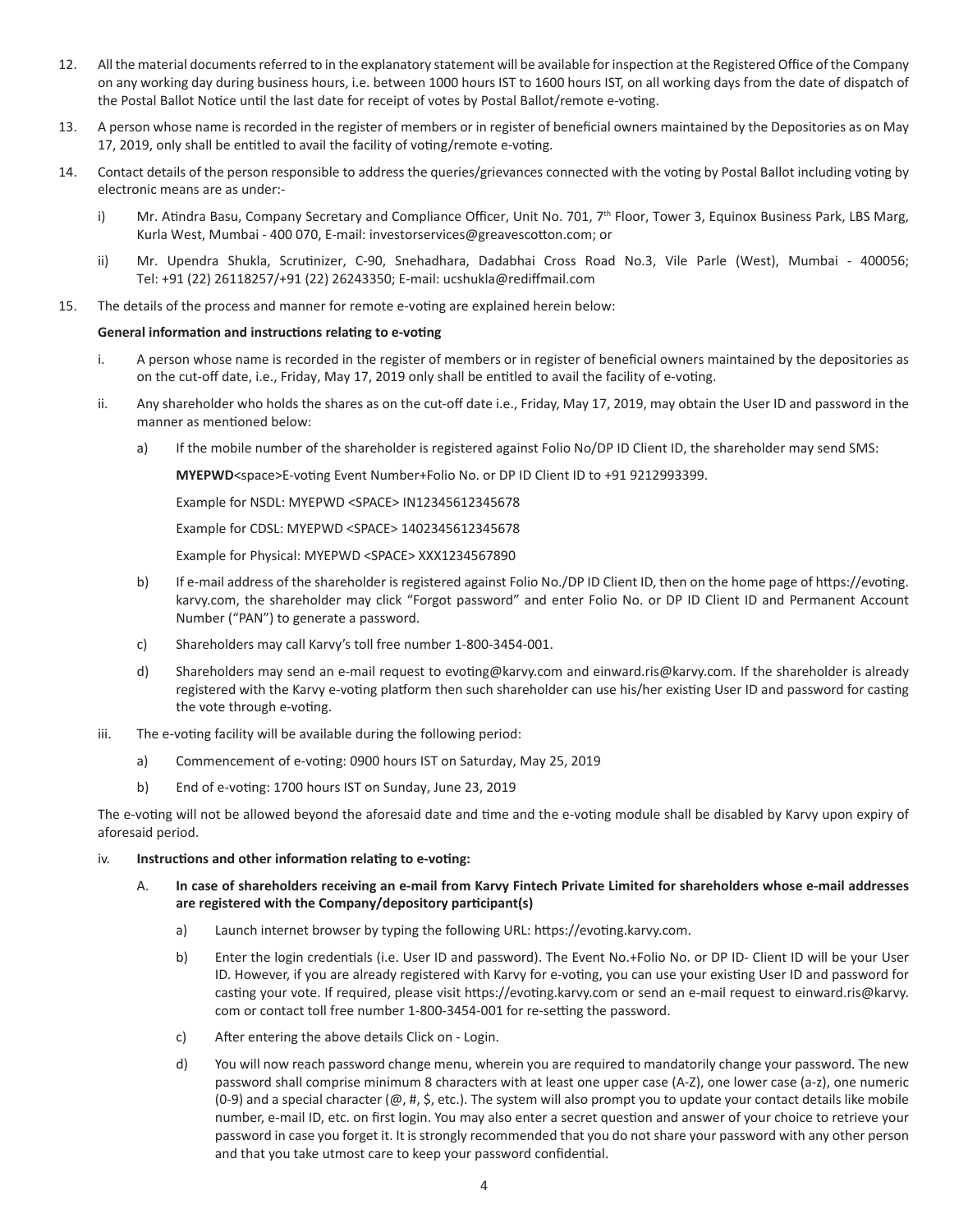- e) You need to login again with the new credentials.
- f) On successful login, system will prompt to select the e-voting event number of Greaves Cotton Limited.
- g) On the voting page, enter the number of shares (which represents the number of votes) as on the cut-off date under "FOR/AGAINST" or alternatively, you may partially enter any number in "FOR" and partially in "AGAINST" but the total number in "FOR/AGAINST" taken together should not exceed your total shareholding as on the cut-off date. You may also choose the option "ABSTAIN" and the shares held will not be counted under either head.
- h) Shareholders holding shares under multiple folios/demat accounts shall choose the voting process separately for each of the folios/demat accounts.
- i) Voting must be done for each items of the Notice separately. In case you do not desire to cast your vote on any specific item, it will be treated as abstained.
- j) You may then cast your vote by selecting an appropriate option and click on "Submit" and also "Confirm" when prompted.
- k) Once you confirm, you will not be allowed to modify your vote. During the voting period, shareholders can login any number of times till they have not voted on the Resolution(s).
- l) Corporate/Institutional shareholders (i.e. other than individuals, HUF, NRI, etc.) are required to send scanned certified true copy (PDF Format) of the Board Resolution/Authority Letter, etc., together with attested specimen signature(s) of the duly authorized representative(s), to Scrutinizer at the e-mail ID: ucshukla@rediffmail.com. They may also upload the same in the e-voting module under their login. The scanned images of the above mentioned documents should be in the naming format "GREAVES COTTON EVENT NO."

### B. **In case a shareholder receives physical copy of the Postal Ballot Notice and Postal Ballot Form**

- a) Initial password is provided at the bottom of the Postal Ballot Form.
- b) Please follow all steps from Sl. No. (a) to Sl. No. (l) as mentioned in (A) above, to cast your vote.
- v. Once the vote on a resolution is cast by a shareholder, the shareholder shall not be allowed to change it subsequently or cast vote again.
- vi. In case of any query or grievance pertaining to e-voting, shareholders may contact Mr. V Rajendra Prasad, Manager, Karvy Fintech Private Limited at contact No: +91 (40) 67162222, e-mail id: einward.ris@karvy.com. Further, shareholders may also visit Help & FAQ's section available at Karvy's website ( https://evoting.karvy.com).

## **Explanatory Statement pursuant to Sections 102 and 110 of the Companies Act, 2013**

## **Item No. 1- Approval for Buyback of Equity Shares of the Company.**

Pursuant to the provisions of the Act, Rules, the Companies (Share Capital and Debentures) Rules, 2014, as amended (the "**Share Capital Rules**"), Clause 21 of the Articles of Association of the Company, and in compliance with the Buyback Regulations, the Board of Directors of the Company at its meeting held on May 2, 2019 ("**Board Meeting**") has, subject to the approval of the shareholders of the Company by way of special resolution through postal ballot and subject to such approvals of statutory, regulatory or governmental authorities as may be required under applicable laws, approved the buyback of up to 1,37,14,286 (One Crore Thirty Seven Lakh Fourteen Thousand Two Hundred and Eighty Six Only) fully paid-up equity shares of face value of ₹ 2 each ("Equity Shares"), representing 5.62% of the total number of Equity Shares in the paid-up share capital of the Company as at March 31, 2019, at a price of  $\bar{\tau}$  175/- (Rupees One Hundred and Seventy Five Only) per Equity Share (the "Buyback Price") payable in cash for an aggregate consideration amount not exceeding ₹ 240 crore (Rupees Two Hundred and Forty Crore Only) (excluding any expenses incurred or to be incurred for the Buyback like filing fee payable to SEBI, advisors' fees, public announcement publication expenses, printing and dispatch expenses, transaction costs viz. brokerage, applicable taxes such as securities transaction tax, GST, stamp duty, other incidental and related expenses, etc.), through the "tender offer" route as prescribed under the Buyback Regulations and the "Mechanism for acquisition of shares through Stock Exchange" notified by SEBI vide circular CIR/CFD/POLICYCELL/1/2015 dated April 13, 2015 read with the circulars issued in relation thereto, including the circular CFD/DCR2/CIR/P/2016/131 dated December 09, 2016 including any amendments or statutory modifications or such other mechanism as may be applicable ("**SEBI Circulars**"), on a proportionate basis, from the equity shareholders / beneficial owners of the Equity Shares of the Company as on the Record Date to be subsequently decided by the Board or a committee of the Board.

Pursuant to the authority granted by the Board of Directors to the Buyback Committee (constituted by the Board of Directors during the Board Meeting) to finalize the terms of the Buyback, the Buyback Committee at its meeting held on May 23, 2019, took note of: (a) the "Statement of permissible capital payment" prepared by the Company, containing the computation of amount of permissible capital payment towards the Buyback of equity shares in accordance with section 68(2)(c) of the Act, based on the audited standalone and consolidated financial statements as at and for the year ended March 31, 2019, and (b) the report dated May 17, 2019 of the Statutory Auditors of the Company, Deloitte Haskins and Sells, LLP, on the permissible capital payment, and resolved that the number of Equity Shares to be bought back shall be up to 1,30,00,000 (One Crore Thirty Lakh Only) Equity Shares (which is within the limit prescribed by the Board of Directors at the Board Meeting), representing 5.32% of the total number of Equity Shares in the paid-up share capital of the Company as at March 31, 2019, for an aggregate consideration amount not exceeding ₹ 227.50 crore (Rupees Two Hundred and Twenty Seven Crore Fifty Lakhs Only) (which is within the limit prescribed by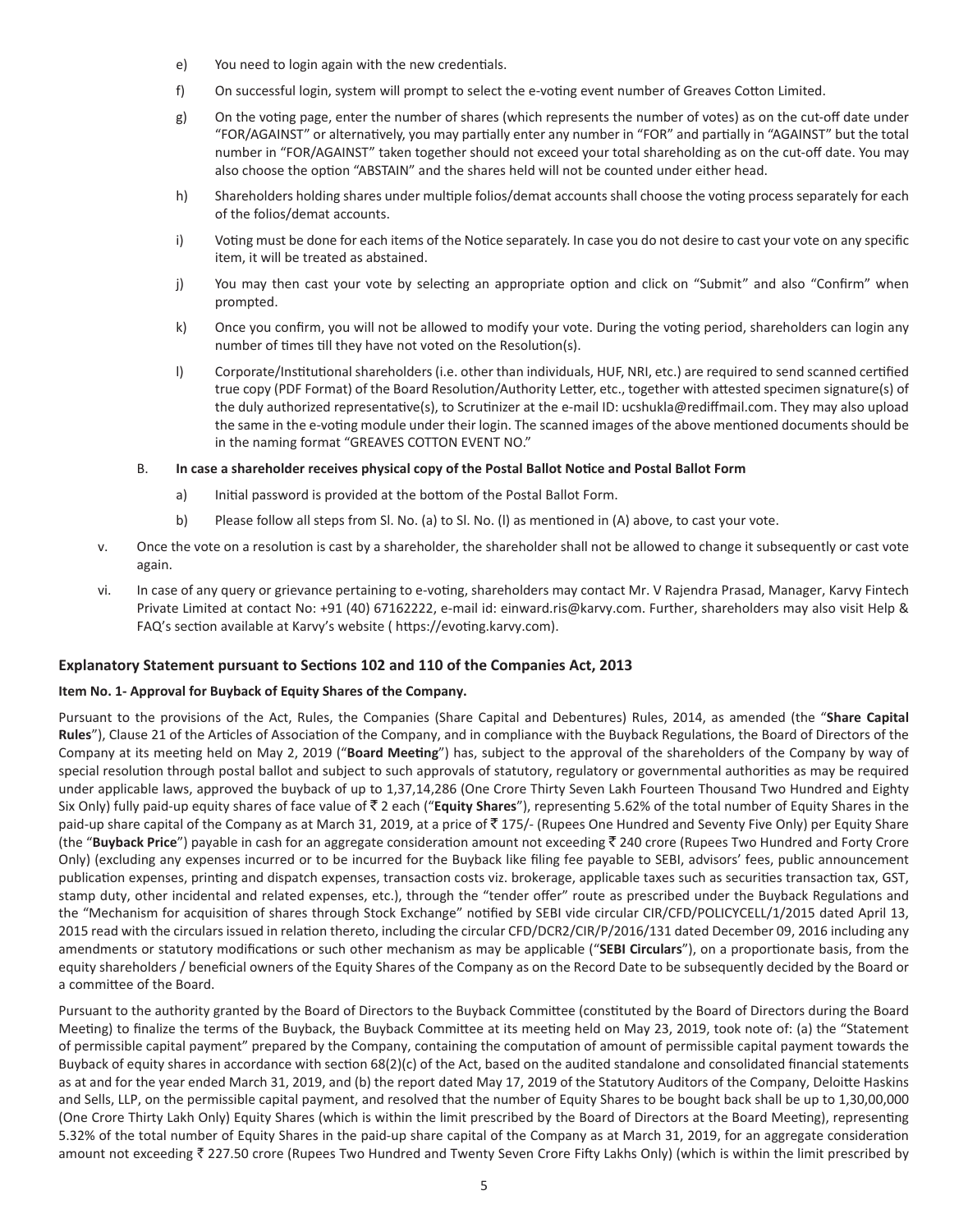the Board of Directors at the Board Meeting) ("Buyback Size") (excluding any expenses incurred or to be incurred for the Buyback like filing fee payable to SEBI, advisors' fees, public announcement publication expenses, printing and dispatch expenses, transaction costs viz. brokerage, applicable taxes such as securities transaction tax, GST, stamp duty, other incidental and related expenses, etc.), being 24.69% and 24.84% of the aggregate of the fully paid-up equity share capital and free reserves as per the latest audited standalone and consolidated financial statements, respectively, of the Company for the financial year ended March 31, 2019.

Since the Buyback constitutes more than 10% of the total paid-up equity capital and free reserves of the Company, in terms of Section 68(2)(b) of the Act, it is necessary to obtain the consent of the shareholders of the Company, for the Buyback by way of a special resolution. Further, as per Section 110 of the Act read with Rule 22(16)(g) of the Rules, the consent of the shareholders of the Company to the Buyback is required to be obtained by means of postal ballot. Accordingly, the Company is seeking your consent for the aforesaid proposal as contained in the resolution appended to this Postal Ballot Notice. Certain figures contained in this Postal Ballot Notice, including financial information, have been subject to rounding-off adjustments. All decimals have been rounded off to two decimal points. In certain instances, (i) the sum or percentage change of such numbers may not conform exactly to the total figure given; and (ii) the sum of the numbers in a column or row in certain tables may not conform exactly to the total figure given for that column or row.

Requisite details and material information relating to the Buyback are given below:

## **(a) Date of the Board meeting at which the proposal for buy back was approved by the Board of Directors of the Company** – May 2, 2019

## **(b) Necessity for the Buyback**

Share buyback is the acquisition by a company of its own shares. The objective is to return surplus cash to the shareholders holding equity shares of the Company. Buyback is a more efficient form of distributing surplus cash to the shareholders holding equity shares of the Company, inter-alia, for the following reasons:

- (i) The Buyback will help the Company to distribute surplus cash to its shareholders holding Equity Shares broadly in proportion to their shareholding thereby enhancing the overall return for them;
- (ii) The Buyback, which is being implemented through the tender offer route as prescribed under the Buyback Regulations, would involve a reservation of up to 15% of the equity shares, which the Company proposes to buyback, for small shareholders or the actual number of Equity Shares entitled as per the shareholding of small shareholders on the Record Date. The Company believes that this reservation for small shareholders would benefit a significant number of the Company's public shareholders, who would be classified as "Small Shareholders";
- (iii) The Buyback is generally expected to improve return on equity and improve earnings per share by reduction in the equity base of the Company, thereby leading to long term increase in shareholders' value; and
- (iv) The Buyback gives an option to the Eligible Shareholders (as defined below) to either (A) participate in the Buyback and receive cash in lieu of their Equity Shares which are accepted under the Buyback, or (B) not to participate in the Buyback and get a resultant increase in their percentage shareholding in the Company post the Buyback, without additional investment.
- (v) The Buyback will help in achieving an optimal capital structure.

#### **(c) Maximum number of securities that the Company proposes to buyback**

The Company proposes to buy back up to 1,30,00,000 (One Crore Thirty Lakhs Only) fully paid up Equity Shares of face value of  $\bar{z}$  2/-(Rupees Two Only) each.

## **(d) Buyback price and the basis of arriving at buyback price**

- (i) The Equity Shares of the Company are proposed to be bought back at a price of  $\bar{z}$  175/- (Rupees One Hundred and Seventy Five Only) per Equity Share.
- (ii) The Buyback Price of  $\bar{z}$  175/- (Rupees One Hundred and Seventy Five Only) per Equity Share has been arrived at after considering various factors (i) the trends in the volume weighted average prices and closing price of the Equity Shares on the Stock Exchanges where the Equity Shares of the Company are listed, (ii) the net worth of the Company, and (iii) the impact on the earnings per Equity Share.
- (iii) The Buyback Price represents:
	- premium of 30.4% and 30.8% to the volume weighted average market price of the Equity Shares on the BSE and the NSE, respectively, during the 3 (three) months period preceding April 26, 2019, being the date of intimation to the Stock Exchanges regarding the date of the Board Meeting to consider the proposal of the Buyback ("**Intimation Date**"); and
	- premium of 36.4% and 37.2% to the volume weighted average market price of the Equity Shares on the BSE and the NSE, respectively, during the 6 (six) months preceding the Intimation Date; and
	- premium of 24.9% and 24.7% over the closing price of the Equity Shares on the BSE and the NSE respectively, as on the Intimation Date.

The closing market price of the Equity Shares as on the Intimation Date was  $\bar{\xi}$  140.10 and  $\bar{\xi}$  140.30 on the BSE and the NSE respectively.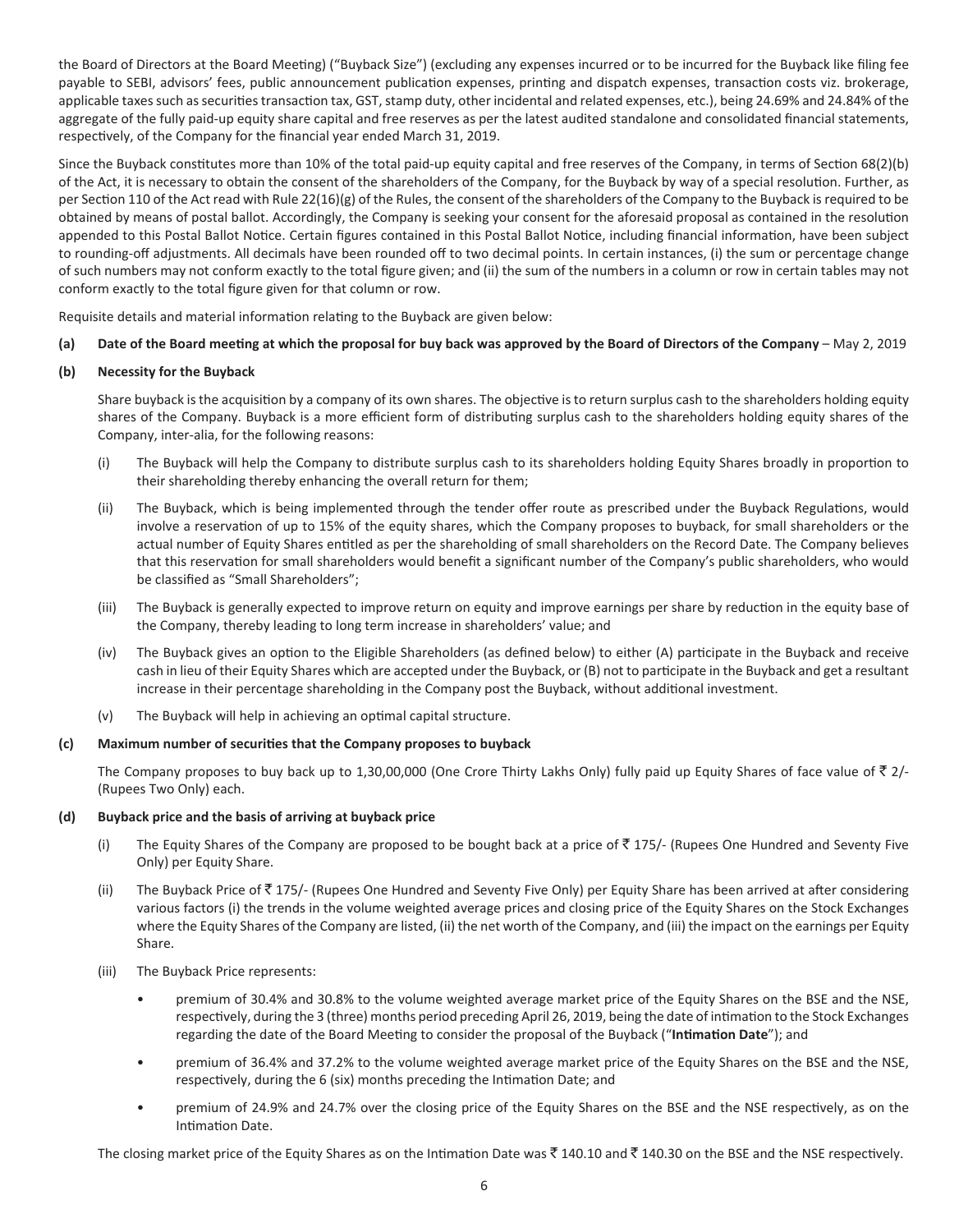## **(e) Maximum amount of funds required for the Buyback and its percentage of the total paid up capital and free reserves and source of funds from which Buyback would be financed.**

The maximum amount required for Buyback will not exceed  $\bar{z}$  227.50 crore (Rupees Two Hundred and Twenty Seven Crore Fifty Lakhs Only) (excluding any expenses incurred or to be incurred for the Buyback like filing fee payable to SEBI, advisors' fees, public announcement publication expenses, printing and dispatch expenses, transaction costs viz. brokerage, applicable taxes such as securities transaction tax, GST, stamp duty, other incidental and related expenses, etc.).

The maximum amount mentioned aforesaid is 24.69% and 24.84% of the aggregate of the fully paid-up equity share capital and free reserves as per the latest audited standalone and consolidated financial statements, respectively, of the Company for the financial year ended March 31, 2019, which is within the prescribed limit of 25%.

The funds for the implementation of the proposed Buyback will be sourced out of free reserves and securities premium of the Company and any other source as may be permitted by the Buyback Regulations or the Act. Borrowed funds from banks and financial institutions, if any, will not be used for the Buyback.

The Company shall transfer from its free reserves or securities premium account, a sum equal to the nominal value of the equity shares bought back through the Buyback to the Capital Redemption Reserve account.

### **(f) Method to be adopted for the Buyback**

The Buyback shall be on a proportionate basis through the tender offer route, as prescribed under the Buyback Regulations, to the extent permissible, and the "Mechanism for acquisition of shares through Stock Exchanges" as prescribed under the SEBI Circulars. The Buyback will be implemented in accordance with the Act, Rules, to the extent applicable, the Buyback Regulations and on such terms and conditions as may be deemed fit by the Company.

As per the proviso to Regulation 40(1) of the Listing Regulations (notified by the Securities and Exchange Board of India (Listing Obligations and Disclosure Requirements) (Fourth Amendment) Regulations, 2018) read with SEBI notification No. SEBI/LAD-NRO/GN/2018/49 dated November 30, 2018, and the press releases dated December 3, 2018 and March 27, 2019 issued by SEBI, effective from April 1, 2019, requests for effecting transfer of securities shall not be processed unless the securities are held in the dematerialized form with a depository. Accordingly, shareholders desirous of tendering their Equity Shares held in physical form can do so only after the shares are dematerialized and are advised to approach the concerned depository participant to have their Equity Shares dematerialized.

As required under the Buyback Regulations, the Company will announce a record date for the Buyback for determining the names of the shareholders holding Equity Shares of the Company who will be eligible to participate in the Buyback ("**Eligible Shareholder(s)**"). Subject to the approval of the special resolution under this Postal Ballot Notice and subject to SEBI's comments on the draft letter of offer, Eligible Shareholders will receive a letter of offer along with a tender/offer form indicating their entitlement.

The Equity Shares to be bought back is divided in two categories:

- (i) Reserved category for small shareholders; and
- (ii) General category for all other shareholders.

As defined in Regulation 2(1)(n) of the Buyback Regulations, a "small shareholder" is a shareholder who holds equity shares having market value, on the basis of closing price on Stock Exchange having highest trading volume as on record date, of not more than  $\bar{z}$  2,00,000/-(Rupees Two Lakh Only).

In accordance with Regulation 6 of the Buyback Regulations, 15% of the number of Equity Shares which the Company proposes to buyback or such number of Equity Shares entitled as per the shareholding of small shareholders as on the record date, whichever is higher, shall be reserved for the small shareholders as part of this Buyback.

Based on the holding on the record date, the Company will determine the entitlement of each Eligible Shareholder to tender their shares in the Buyback. This entitlement for each Eligible Shareholder will be calculated based on the number of Equity Shares held by the respective shareholder as on the record date and the ratio of the Buyback applicable in the category to which such shareholder belongs. In accordance with the explanation to Regulation 9 (ix) of Buyback Regulations, in order to ensure that the same shareholders with multiple demat accounts/folios do not receive a higher entitlement under the Small Shareholder category, the Company proposes to club together the equity shares held by such shareholders with a common PAN for determining the category (Small Shareholder or General) and entitlement under the Buyback. In case of joint shareholding, the Company will club together the equity shares held in cases where the sequence of the PANs of the joint shareholders is identical. The shareholding of institutional investors like mutual funds, pension funds/trusts, insurance companies etc., with common PAN will not be clubbed together for determining the category and will be considered separately, where these equity shares are held for different schemes and have a different demat account nomenclature based on information prepared by the Registrar and Transfer Agent as per the shareholder records received from the Depositories.

Shareholders' participation in Buyback will be voluntary. Eligible Shareholders holding Equity Shares of the Company can choose to participate and get cash in lieu of shares to be accepted under the Buyback or they may choose not to participate. Eligible Shareholders holding Equity Shares of the Company may also accept a part of their entitlement. Eligible Shareholders holding equity shares of the Company also have the option of tendering additional shares (over and above their entitlement) and participate in the shortfall created due to non-participation of some other shareholders, if any.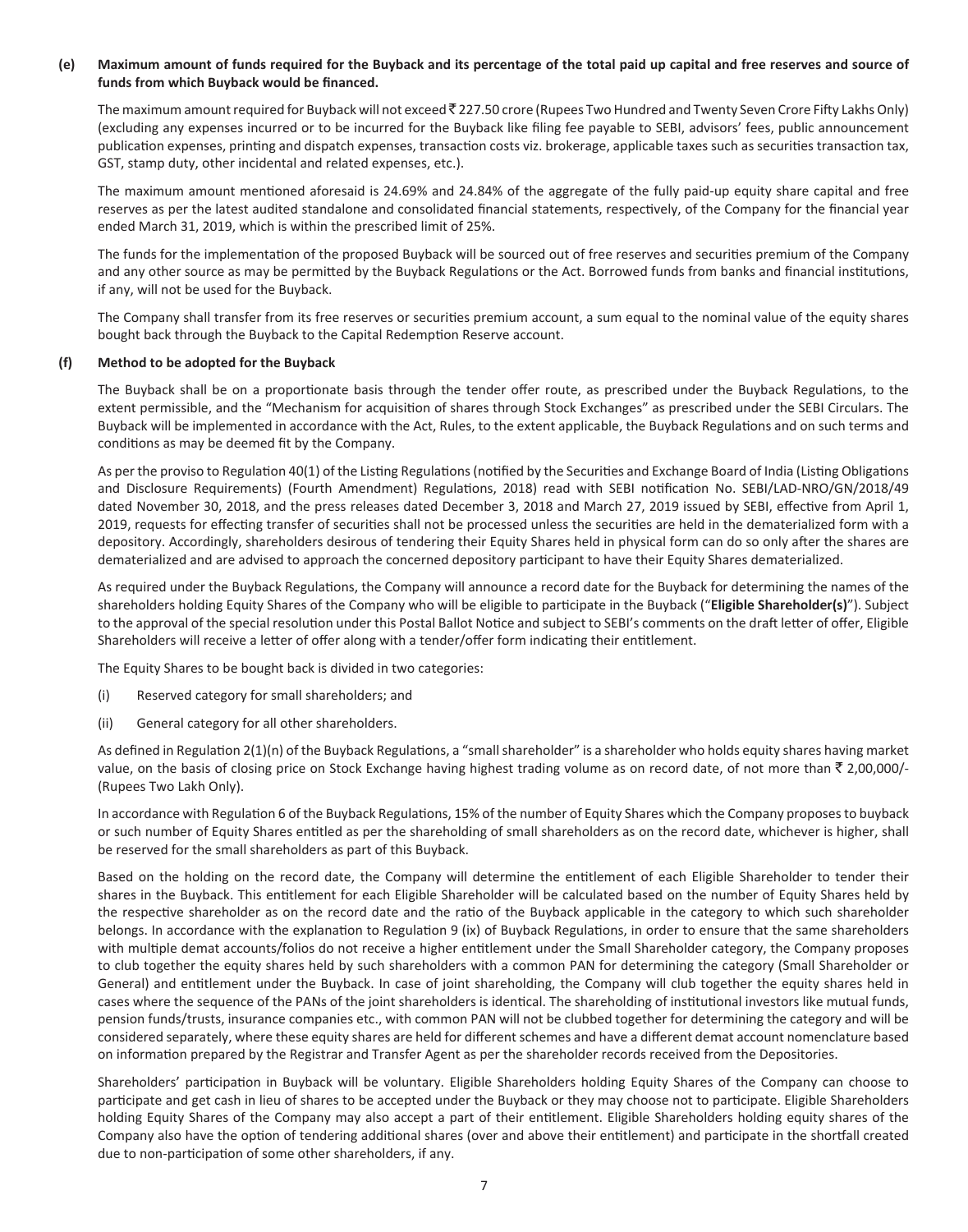The maximum tender under the Buyback by any Eligible Shareholder cannot exceed the number of Equity Shares held by the shareholder as on the record date.

The Equity Shares tendered as per the entitlement by Eligible Shareholders holding Equity Shares of the Company as well as additional shares tendered, if any, will be accepted as per the procedure laid down in Buyback Regulations. The settlement under the Buyback will be done using the "Mechanism for acquisition of shares through Stock Exchange" notified by SEBI Circulars.

Participation in the Buyback by shareholders may trigger capital gains taxation in India and in their country of residence. The Buyback transaction would also be chargeable to securities transaction tax in India. The shareholders are advised to consult their own legal, financial and tax advisors prior to participating in the Buyback.

Detailed instructions for participation in the Buyback (tender of Equity Shares in the Buyback) as well as the relevant time table will be included in the letter of offer to be sent to the Eligible Shareholder(s).

## **(g) Time limit for completing the Buyback**

Subject to receipt of regulatory consents and approvals, if any, the Buyback is proposed to be completed within 12 months from the date of passing of special resolution detailed in this Postal Ballot Notice.

## **(h) Compliance with Section 68(2)(c) of the Act**

The aggregate paid-up share capital and free reserves as per the latest audited standalone financial statements of the Company as on March 31, 2019 is  $\bar{\tau}$  921.50 crores. Under the provisions of the Act, the funds deployed for the Buyback cannot exceed 25% of the aggregate of the fully paid-up share capital and free reserves of the Company i.e.,  $\bar{\xi}$  230.38 crores. The maximum amount proposed to be utilized for the Buyback, ₹227.50 crore (Rupees Two Hundred and Twenty Seven Crore Fifty Lakhs Only), is therefore within the limit of 25% of the Company's fully paid-up share capital and free reserves as per the latest audited standalone financial statements of the Company as on March 31, 2019.

## **(i) Details of holding and transactions in the shares of the Company**

(i) The shareholding of the Promoters and Promoter Group and persons who are in control as on the date of the Board Meeting, i.e., May 2, 2019, and the date of this postal ballot notice, i.e. May 23, 2019, are as follows:

| S. No. | Name of Shareholder                           | No. of Equity Shares | % Shareholding |
|--------|-----------------------------------------------|----------------------|----------------|
|        | DBH International Private Limited             | 9,87,46,790          | 40.44          |
|        | Karun Carpets Private Limited                 | 1,42,09,060          | 5.82           |
|        | <b>Bharat Starch Products Private Limited</b> | 1,37,75,865          | 5.64           |
|        | <b>Total</b>                                  | 12,67,31,715         | 51.90          |

(ii) Aggregate shares purchased or sold by the Promoters and Promoter Group and persons who are in control of the Company during a period of six months preceding the date of the Board Meeting, i.e., May 2, 2019, and the date of this postal ballot notice, i.e. May 23, 2019, are as follows:

| <b>Name</b>                            | Aggregate<br>Number of<br><b>Equity Shares</b><br>purchased/<br>sold | Nature of<br><b>Transactions</b> | <b>Maximum</b><br><b>Price Per</b><br><b>Equity</b><br>Share $(\bar{\bar{\zeta}})$ | Date of<br><b>Maximum</b><br>Price | <b>Minimum</b><br><b>Price Per</b><br><b>Equity</b><br>Share $(\bar{\bar{\zeta}})$ | Date of<br><b>Minimum</b><br><b>Price</b> |
|----------------------------------------|----------------------------------------------------------------------|----------------------------------|------------------------------------------------------------------------------------|------------------------------------|------------------------------------------------------------------------------------|-------------------------------------------|
| DBH International Private Limited      | Nil                                                                  | Not<br>applicable                | <b>Not</b><br>applicable                                                           | Not<br>applicable                  | Not<br>applicable                                                                  | Not<br>applicable                         |
| Karun Carpets Private Limited          | 12,81,449                                                            | Market<br>Purchase               | 123.77                                                                             | February<br>12, 2019               | 114.48                                                                             | December<br>11, 2018                      |
| Bharat Starch Products Private Limited | Nil                                                                  | Not<br>applicable                | <b>Not</b><br>applicable                                                           | Not<br>applicable                  | Not<br>applicable                                                                  | Not<br>applicable                         |

(iii) No directors of the companies which are Promoters/ entities forming part of the Promoter Group hold any Equity Shares as on the date of the Board Meeting, i.e., May 2, 2019, and the date of this postal ballot notice, i.e. May 23, 2019, except the following:

| S. No. | <b>Name of Director</b>                             | No. of Equity Shares | % Shareholding |
|--------|-----------------------------------------------------|----------------------|----------------|
|        | Praveen Sachdev (DBH International Private Limited) | 1,000                | Negligible     |
|        | Vijay Rai (Bharat Starch Products Private Limited)  | 20,150               | Negligible     |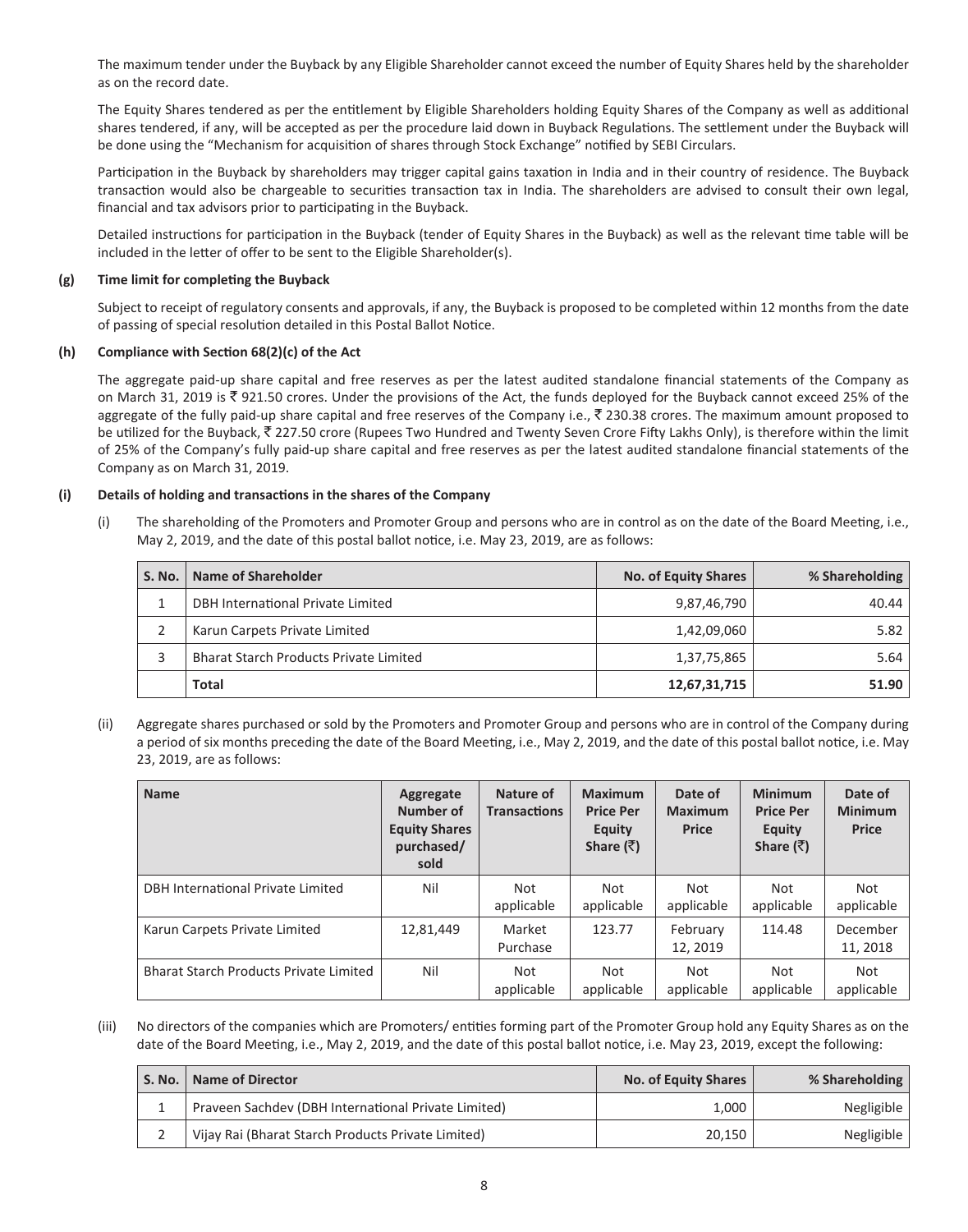(iv) No directors of companies which are Promoters/ entities forming part of the Promoter Group have purchased or sold Equity Shares during a period of six months preceding the date of the Board Meeting, i.e., May 2, 2019, and the date of this postal ballot notice, i.e. May 23, 2019.

## **(j) Intention of Promoter and Promoter Group to participate in Buyback**

In terms of the Buyback Regulations, under the tender offer route, the Promoter and Promoter Group have an option to participate in the Buyback. In this regard, the Promoter and Promoter Group entities have *vide* their letters dated May 23, 2019 expressed that they do not intend to participate in the Buyback.

The Buyback will not result in any benefit to Promoter and Promoter Group, except to the extent of the change in their shareholding as per the response received in the Buyback, as a result of the extinguishment of Equity Shares which will lead to reduction in the equity share capital of the Company post Buyback.

## **(k) Confirmations from Company as per the provisions of Buyback Regulations and Act**

- (i) All the equity shares of the Company are fully paid up.
- (ii) The Company shall not issue any equity shares or other specified securities (including by way of bonus, or convert any outstanding ESOPs/outstanding instruments into equity shares) from the date of resolution passed by the shareholders approving the proposed Buyback till the date of expiry of the Buyback period;
- (iii) The Company shall not raise further capital for a period of one year from the date of expiry of the Buyback period, except in discharge of subsisting obligations such as conversion of warrants, stock option schemes, sweat equity or conversion of preference shares or debentures into Equity Shares;
- (iv) The Company shall not withdraw the Buyback after the draft letter of offer is filed with SEBI or the public announcement of the offer to buyback is made;
- (v) The Company shall not buyback locked-in shares and non-transferable shares or other specified securities till the pendency of the lock-in or till the shares or other specified securities become transferable;
- (vi) The Company shall transfer from its free reserves or securities premium account, a sum equal to the nominal value of the equity shares bought back through the Buyback to the Capital Redemption Reserve account;
- (vii) The Company confirms that there are no defaults subsisting in repayment of deposits, redemption of debentures or interest thereon or redemption of preference shares or payment of dividend due to any shareholder, or repayment of any term loans or interest payable thereon to any financial institution or banking company.
- (viii) The Company further confirms that a period of more than three years has lapsed since any such default which has ceased to subsist.
- (ix) The Company shall not buyback its Equity Shares from any person through negotiated deals whether on or off the Stock Exchanges or through spot transactions or through any private arrangement in the implementation of the Buyback;
- (x) The Company has been in compliance with Sections 92, 123, 127 and 129 of the Act; and
- (xi) The ratio of the aggregate of secured and unsecured debts owed by the Company shall not be more than twice the paid-up Equity Share capital and free reserves after the Buyback.

## **(l) Confirmations from the Board**

The Board of Directors of the Company has confirmed that it has made a full enquiry into the affairs and prospects of the Company and, after taking into account the financial position of the Company including the projections and also considering all contingent liabilities, has formed the opinion that:

- (i) That immediately following the date of this board meeting dated May 2, 2019 ("**Board Meeting**") and the date on which the results of the postal ballot including e-voting for the proposed Buyback will be announced, there will be no grounds on which the Company could be found unable to pay its debts;
- (ii) That as regards the Company's prospects for the year immediately following the date of the Board Meeting and the date on which the results of the postal ballot including e-voting for the proposed Buyback will be announced, having regard to Board's intentions with respect to the management of the Company's business during that year and to the amount and character of the financial resources which will, in the Board's view, be available to the Company during that year, the Company will be able to meet its liabilities as and when they fall due and will not be rendered insolvent within a period of one year from that date; and
- (iii) That in forming the aforementioned opinion, the Board has taken into account the liabilities (including prospective and contingent liabilities) as if the Company were being wound up under the provisions of the Act and the Insolvency and Bankruptcy Code, 2016.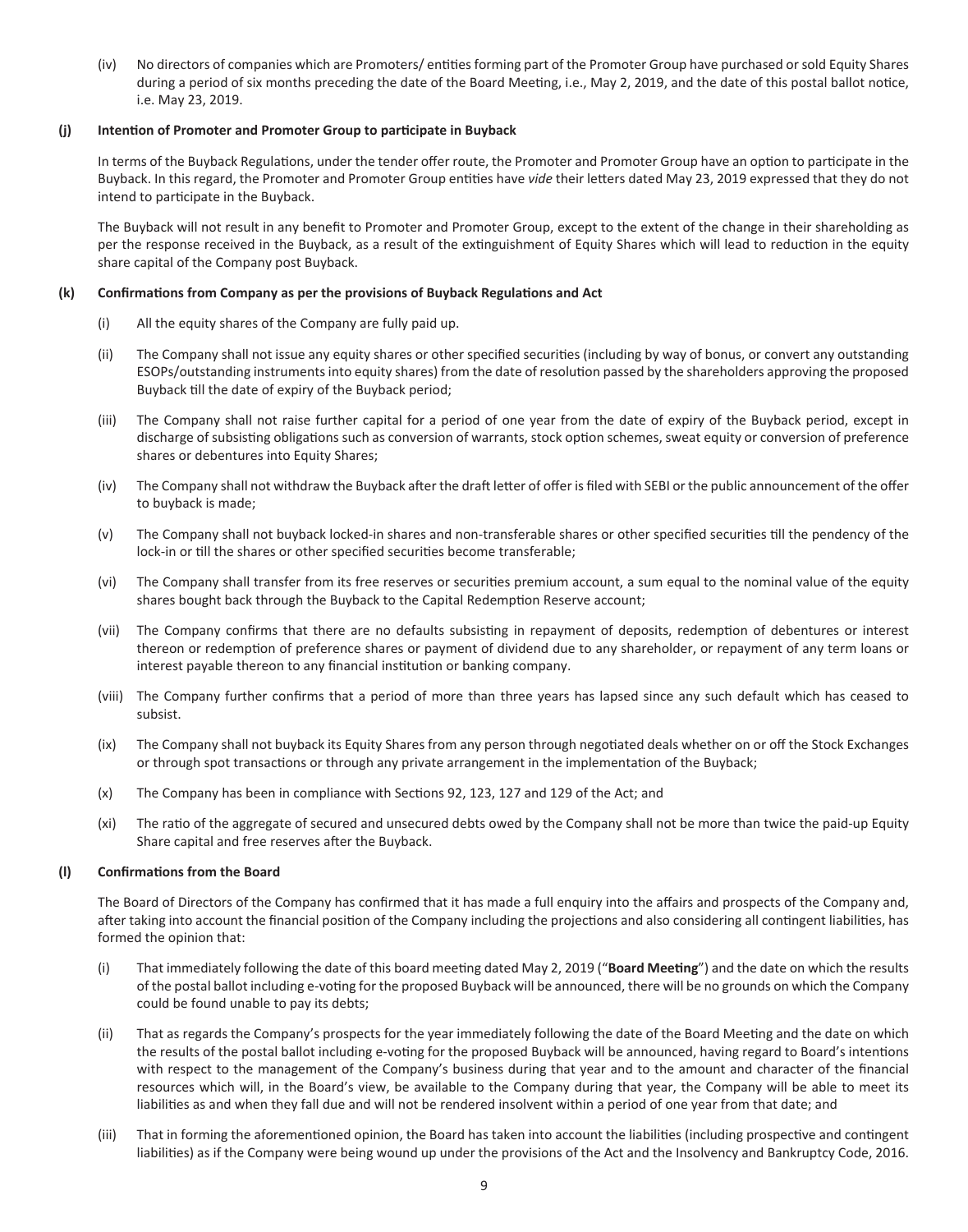## **(m) Report addressed to the Board of Directors by the Company's Auditors on the permissible capital payment and the opinion formed by Directors regarding insolvency**

The text of the Report dated May 17, 2019 of Deloitte Haskins and Sells, LLP, the Statutory Auditors of the Company, addressed to the Board of Directors of the Company is reproduced below:

*Quote* The Board of Directors Greaves Cotton Limited Unit No. 701, 7<sup>th</sup> Floor, Tower 3, Equinox Business Park, LBS Marg, Kurla West, Mumbai – 400 070

Dear Sir/ Madam,

**Sub: Statutory Auditor's Report in respect of proposed buyback of equity shares by Greaves Cotton Limited (the "Company") in terms of the clause (xi) of Schedule I of the Securities and Exchange Board of India (Buy Back of Securities) Regulations, 2018 (as amended) ("Buyback Regulations").**

- 1. This Report is issued in accordance with the terms of our engagement letter dated May 15, 2019.
- 2. The board of directors of the Company ("**Board of Directors**") have approved a proposal for buyback of equity shares by the Company at its meeting held on May 2, 2019 in pursuance of the provisions of Sections 68, 69 and 70 of the Companies Act, 2013 (the "**Act**") and the Buyback Regulations. We have been requested by the management of the Company ("**Management**") to provide a report on the accompanying statement of permissible capital payment (including premium) ('Annexure') as at March 31, 2019 (hereinafter referred to as the "**Statement**"). This Statement has been prepared by the Management, which we have initialled for identification purposes only.

### **Management's Responsibility for the Statement**

3. The preparation of the Statement in accordance with Section 68(2)(c) of the Act and the compliance with the Buyback Regulations, is the responsibility of the Management of the Company, including the computation of the amount of the permissible capital payment, the preparation and maintenance of all accounting and other relevant supporting records and documents. This responsibility includes the design, implementation and maintenance of internal control relevant to the preparation and presentation of the Statement and applying an appropriate basis of preparation; and making estimates that are reasonable in the circumstances.

#### **Auditor's Responsibility:**

- 4. Pursuant to the requirement of the Buyback Regulations, it is our responsibility to provide a reasonable assurance:
	- i. whether we have inquired into the state of affairs of the Company in relation to the audited standalone financial statements as at and for the year ended March 31, 2019.
	- ii. if the amount of permissible capital payment as stated in Annexure A, has been properly determined considering the audited standalone and consolidated financial statements as at March 31, 2019 in accordance with Section 68(2) of the Act; and
	- iii. if the Board of Directors of the Company, in their meeting held on May 2, 2019 have formed the opinion as specified in Clause (x) of Schedule I to the Buyback Regulations, on reasonable grounds and that the Company will not, having regard to its state of affairs, be rendered insolvent within a period of one year from the aforesaid date and from the date on which the results of the shareholders' resolution with regard to the proposed buyback are declared.
- 5. The standalone and consolidated financial statements referred to in paragraph 4 above, have been audited by us, on which we have issued an unmodified audit opinion vide our report dated May 2, 2019. We conducted our audit of these financial statements in accordance with the Standards on Auditing and other applicable authoritative pronouncements issued by the Institute of Chartered Accountants of India ("**ICAI**"). Those Standards require that we plan and perform the audit to obtain reasonable assurance about whether these financial statements are free of material misstatement.
- 6. We conducted our examination of the Statement in accordance with the Guidance Note on Audit Reports and Certificates for Special Purposes, issued by the ICAI ("**Guidance Note**"). The Guidance Note requires that we comply with the ethical requirements of the Code of Ethics issued by the ICAI.
- 7. We have complied with the relevant applicable requirements of the Standard on Quality Control (SQC) 1, Quality Control for Firms that Perform Audits and Reviews of Historical Financial Information, and Other Assurance and Related Services Engagements.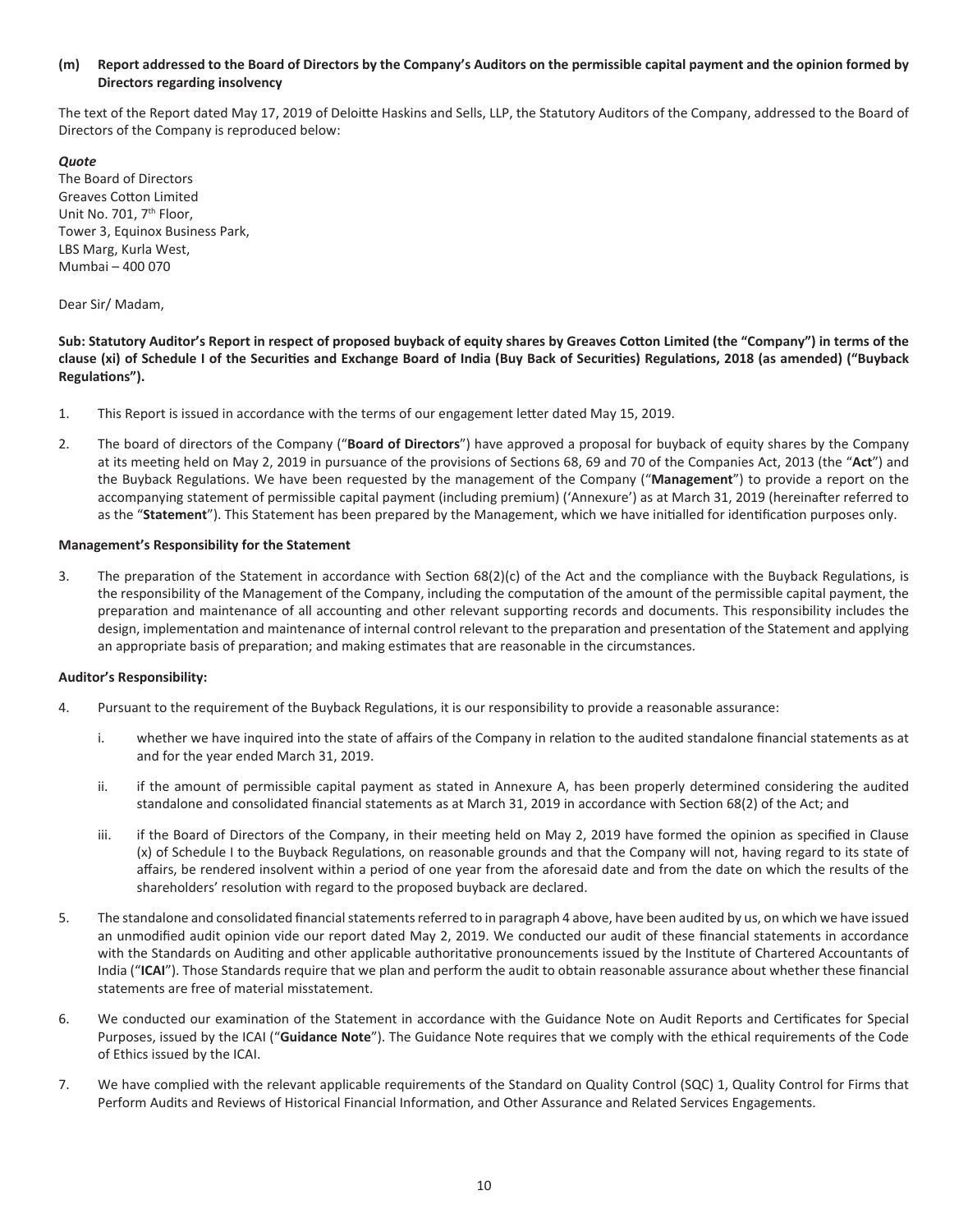## **Opinion**

- 8. Based on enquiries conducted and our examination as above, we report that:
	- a. We have enquired into the state of affairs of the Company in relation to its audited standalone and consolidated financial statements as at and for the year ended March 31, 2019 which have been approved by the Board of Directors of the Company on May 2, 2019.
	- b. The amount of permissible capital payment (including premium) towards the proposed buyback of equity shares as computed in the Statement attached herewith, is properly determined in our view in accordance with Section 68(2)(c) of the Act. The amounts of share capital and free reserves have been extracted from the audited standalone and consolidated financial statements of the Company as at and for the year ended March 31, 2019.
	- c. The Board of Directors of the Company, in their meeting held on May 2, 2019 have formed their opinion as specified in clause (x) of Schedule I to the Buyback Regulations, on reasonable grounds and that the Company, having regard to its state of affairs, will not be rendered insolvent within a period of one year from the date of passing the Board meeting resolution dated May 2, 2019, and from the date on which the results of the shareholders' resolution with regard to the proposed buyback are declared.

## **Restriction on Use**

9. This report has been issued at the request of the Company solely for use of the Company (i) in connection with the proposed buyback of equity shares of the Company in pursuance to the provisions of Sections 68 and other applicable provisions of the Act and the Buyback Regulations, (ii) to enable the Board of Directors of the Company to include in the explanatory statement to the notice for special resolution, public announcement, draft letter of offer, letter of offer and other documents pertaining to buyback to be sent to the shareholders of the Company or filed with (a) the Registrar of Companies, Securities and Exchange Board of India, stock exchanges, public shareholders and any other regulatory authority as per applicable law and (b) the Central Depository Services (India) Limited, National Securities Depository Limited and (iii) for providing to the managers, each for the purpose of extinguishment of equity shares and may not be suitable for any other purpose.

> **For Deloitte Haskins & Sells LLP** Chartered Accountants (Firm Registration No. 117366W/W-100018)

Sd/- **Mukesh Jain** Partner Mumbai: May 17, 2019 (Membership No. 108262)

## **Annexure A - Statement of permissible capital payment**

Computation of amount of permissible capital payment towards buyback of equity shares in accordance with section 68(2)(c) of the Act based on audited standalone and consolidated financial statements as at and for the year ended March 31, 2019:

(Rs. In crores)

| <b>Particulars</b>                                                                                       | <b>Standalone financial</b><br>statements | <b>Consolidated financial</b><br>statements |
|----------------------------------------------------------------------------------------------------------|-------------------------------------------|---------------------------------------------|
| Paid-up Equity Share Capital as at (A)                                                                   | 48.84                                     | 48.84                                       |
| Free reserves as at March 31, 2019                                                                       |                                           |                                             |
| Retained earnings*                                                                                       | 491.89                                    | 487.22                                      |
| Securities Premium                                                                                       | 34.59                                     | 34.59                                       |
| General reserve                                                                                          | 346.18                                    | 345.17                                      |
| Total Free Reserves (B)                                                                                  | 872.66                                    | 866.98                                      |
| Total $(A + B)$                                                                                          | 921.50                                    | 915.82                                      |
| Maximum amount permissible for the buyback i.e. 25% of total paid-up equity capital<br>and free reserves | 230.38                                    | 228.96                                      |

\*Adjusted for re-measurement profits (net of tax) on fair valuation of assets of Rs. 46.32 Crore for Standalone financial statements and Rs. 46.33 Crore for Consolidated financial statements respectively.

In the opinion of the Board, the proposal for Buyback is in the interest of the Company and its shareholders holding equity shares of the Company.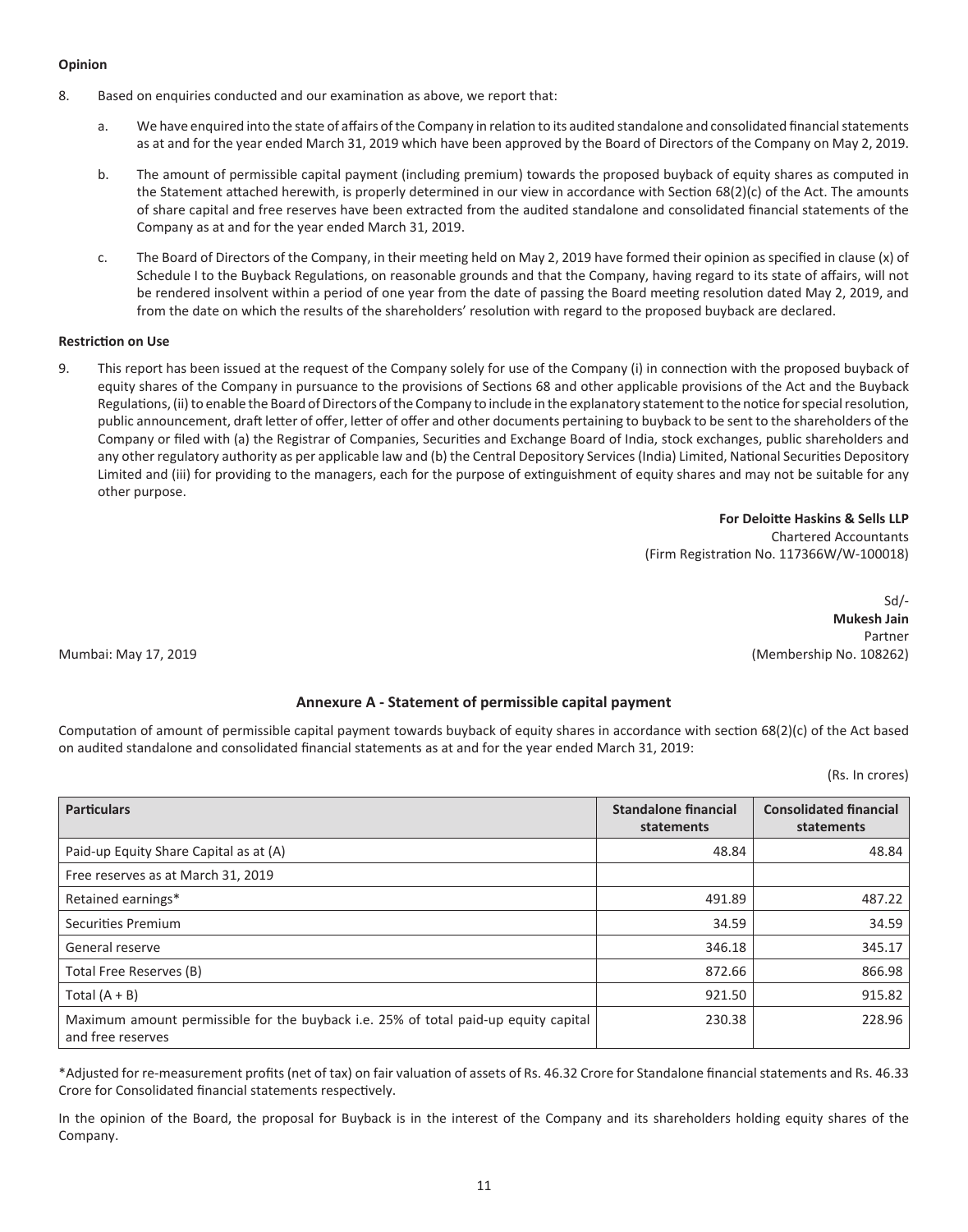None of the Directors or any Key Managerial Personnel of the Company or their respective relatives are in anyway, concerned or interested, either directly or indirectly in passing of the said resolution, save and except to the extent of their respective interest as shareholders of the Company.

## **For Greaves Cotton Limited**

Sd/- **Neetu Kashiramka** Chief Financial Officer

May 17, 2019

### *Unquote*

All the material documents referred to in the Notice and Explanatory Statement such as the Memorandum and Articles of Association of the Company, relevant Board resolution for the Buyback, the Statutory Auditors' Report dated May 17, 2019 and the audited financial statements as at March 31, 2019 are available for inspection by the shareholders of the Company at its Registered Office on any working day during business hours, i.e. between 1000 hours IST and 1600 hours IST, to the last date of receipt of Postal Ballot Form specified in the accompanying Notice.

In the opinion of the Board, the proposal for the Buyback is in the interest of the Company and its shareholders holding equity shares of the Company. The Directors, therefore, recommend the special resolution as set out in the accompanying Notice for approval by the shareholders.

None of the Directors or any Key Managerial Personnel of the Company or their respective relatives are in anyway, concerned or interested, either directly or indirectly in passing of the said resolution, save and except to the extent of their respective interest as shareholders of the Company.

None of the Directors or Key Managerial Personnel of the Company and their relatives is concerned or interested, financially or otherwise, in the Special Resolution, save and except to the extent of their respective interest as shareholders of the Company, as applicable.

By Order of the Board **For Greaves Cotton Limited**

**Nagesh Basavanhalli** Managing Director & CEO DIN: 01886313

Date: May 23, 2019 Place: Mumbai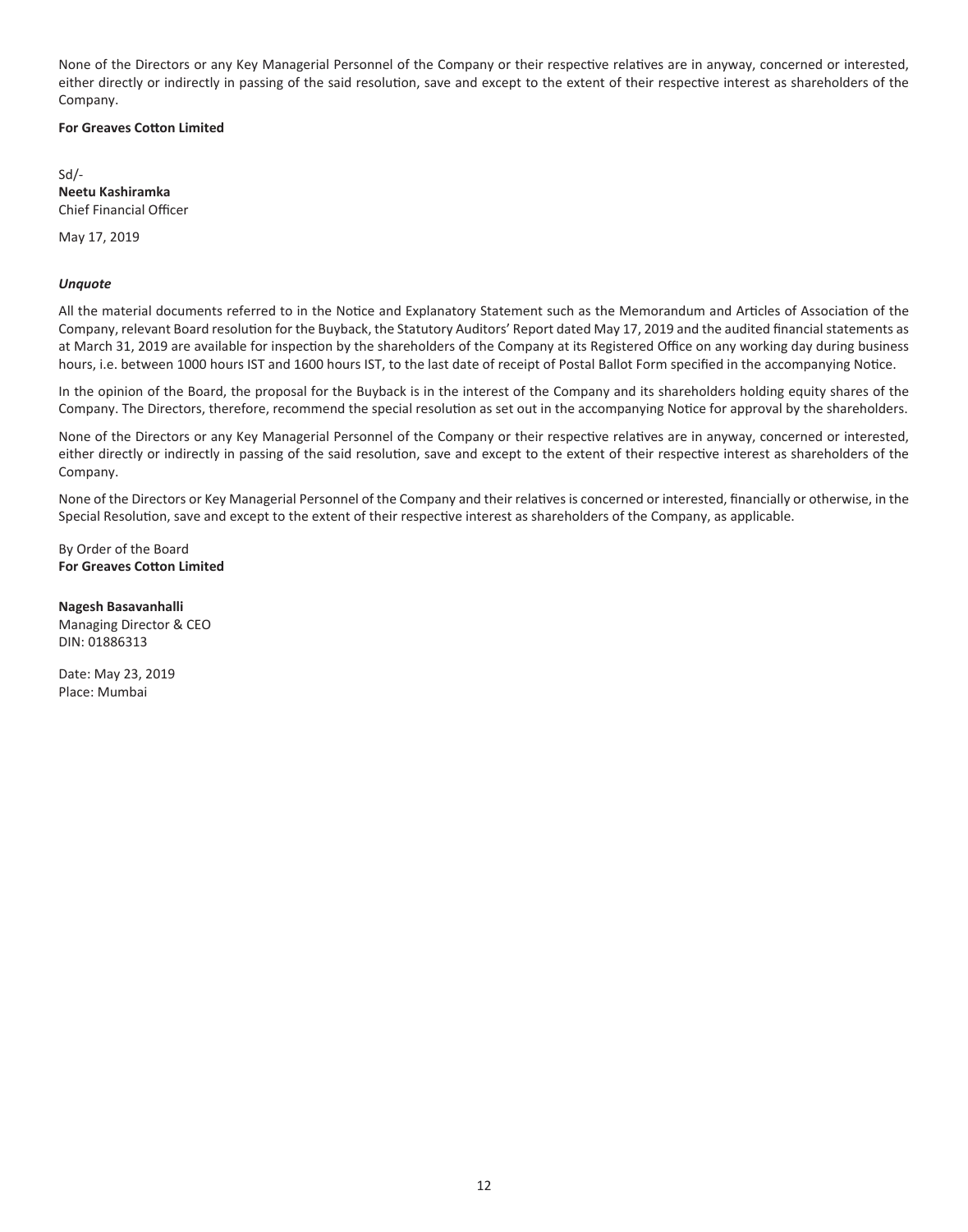

# **GREAVES COTTON LIMITED**

**CIN:** L99999MH1922PLC000987

**Registered Office:** Unit No. 701, 7th Floor, Tower 3, Equinox Business Park, LBS Marg, Kurla West, Mumbai - 400 070

**Phone:** +91 (22) 62211700; **Fax:** +91 (22) 62217499

**Email:** investorservices@greavescotton.com, **Website:** www.greavescotton.com

# **POSTAL BALLOT FORM**

*(Please read carefully the instructions printed overleaf before filling this form)*

Serial No.

| 1. | Name & Registered Address of the sole /<br>first named Shareholder                              |  |
|----|-------------------------------------------------------------------------------------------------|--|
| 2. | Name(s) of the joint Shareholder(s), if any                                                     |  |
| 3. | Registered folio No. (Applicable to<br>Shareholders holding shares in Physical<br>form)         |  |
| 4. | DP ID No. / Client ID No. (Applicable to<br>investors holding shares in dematerialized<br>form) |  |
| 5. | Number of Equity shares held as on May 17,<br>2019                                              |  |

I/We hereby exercise my/our vote in respect of the Special Resolution to be passed through Postal Ballot for the business stated in the Notice of Postal Ballot dated **May 23, 2019** issued by Greaves Cotton Limited ("the Company") by sending my /our assent or dissent to the said Resolution by placing the tick (**√**) mark at the appropriate box below:

| Item<br>No. | <b>Description of the Resolution</b>                    | No. of Equity Share(s) | I/We assent to the<br><b>Resolution (FOR)</b> | I/We dissent to the<br><b>Resolution (AGAINST)</b> |
|-------------|---------------------------------------------------------|------------------------|-----------------------------------------------|----------------------------------------------------|
| Ŧ,          | Approval for Buyback of Equity Shares of the<br>Company |                        |                                               |                                                    |

Place :

Date : (Signature of the Shareholder (Signature of the Shareholder

/ Authorised Representative)

## **E-Voting Information:**

E-voting facility is available at the link https://evoting.karvy.com from 0900 hours IST on May 25, 2019 to 1700 hours IST on June 23, 2019. The electronic voting particulars are set out as follows:

| Event No. | User ID | Password/PIN |
|-----------|---------|--------------|
|           |         |              |
|           |         |              |